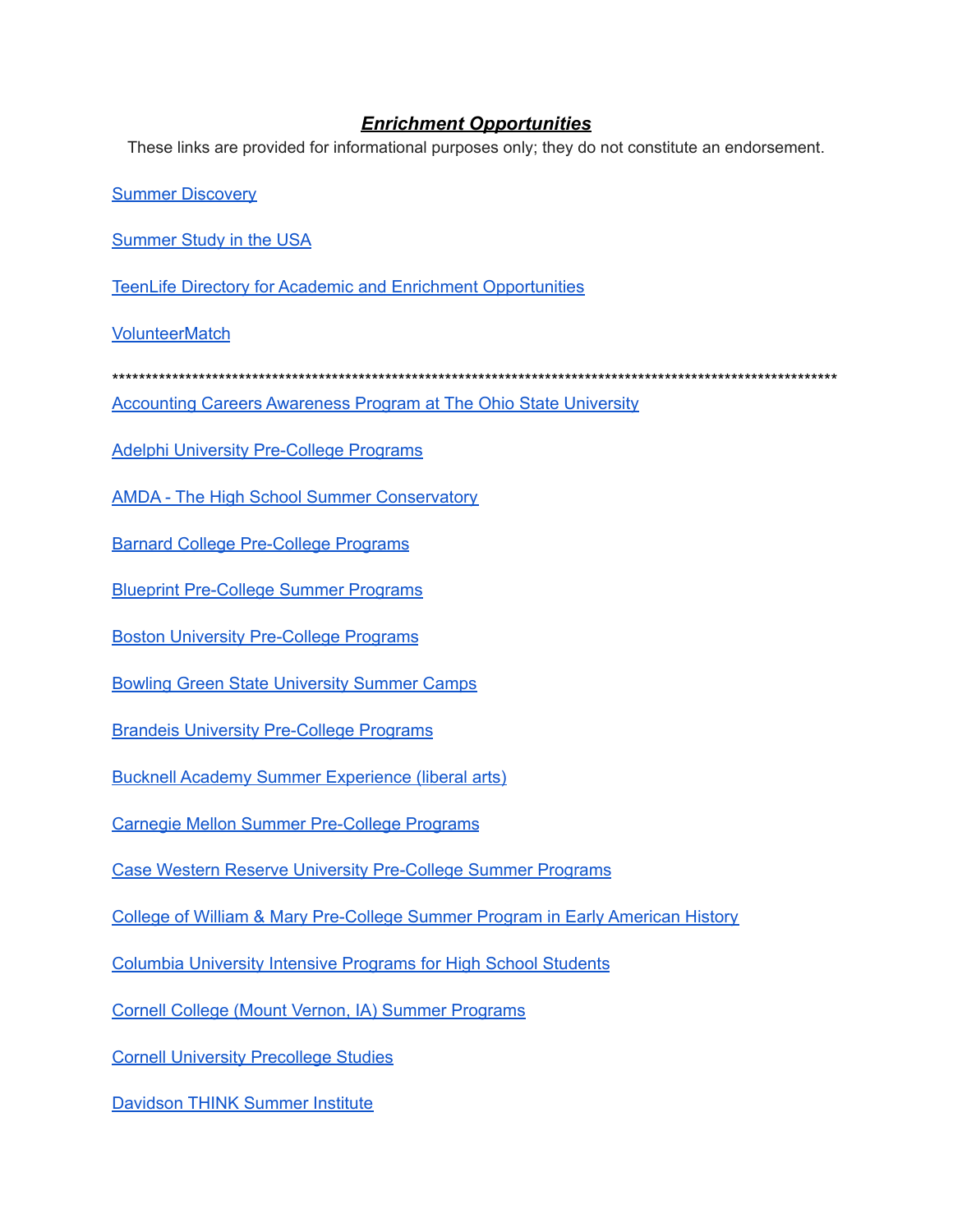Duke [University](https://summersession.duke.edu/) Summer Session

Edge Summer College Program at the [University](https://www.udel.edu/apply/undergraduate-admissions/precollege-programs/edge/) of Delaware

[Engineering](https://esap.seas.upenn.edu/) Summer Academy at Penn

[Engineering](https://uakron.edu/engineering/k12-programs/index.dot) Summer Camp for Girls at The University of Akron

[Engineering](https://udayton.edu/engineering/k-12-programs/index.php) Summer Camps at the University of Dayton

[ExploreAg](https://ofbf.org/community/youth-in-agriculture/exploreag/) Camp through The Ohio State University

FBI [Cleveland](https://www.fbi.gov/contact-us/field-offices/cleveland/community-outreach#Future-Agents) Field Office - Future Agents in Training Academy :

Furman [University](https://www.furman.edu/summer-programs/) Summer Scholars Program

[Gettysburg](https://www.gettysburg.edu/offices/conference-event-services/summer-programs) College Summer Programs

Hillsdale College High School Summer Study and Travel [Programs](https://www.hillsdale.edu/admissions-aid/high-school-study/)

Idyllwild Arts [Academy](https://idyllwildarts.org/summer/teens-kids-2017/)

Institute of Reading [Development](https://readingprograms.org/)

John Carroll University Young Writers [Workshop](https://jcu.edu/academics/english/undergraduate/special-programs/yww)

Landmark College Summer Programs for Students with Learning [Differences](https://www.landmark.edu/summer)

LaunchX: Young [Entrepreneurs](https://launchx.com/) Summer Program

[Metroparks](https://metroparkstoledo.com/cit) Toledo Counselor in Training Program

Miami [University](https://miamioh.edu/admission/high-school/summer-scholars/) Summer Scholars Program

New York [University](https://tisch.nyu.edu/special-programs/high-school-programs) Tisch Summer High School Program

Ohio [Business](https://www.ohiobusinessweek.org/) Week

Ohio Forestry Association Camp Canopy for [Conservation](https://campcanopy.com/) and Ecology

Ohio [Supercomputer](https://www.osc.edu/education/si) Center Summer Institute and Young Women's Summer Institute